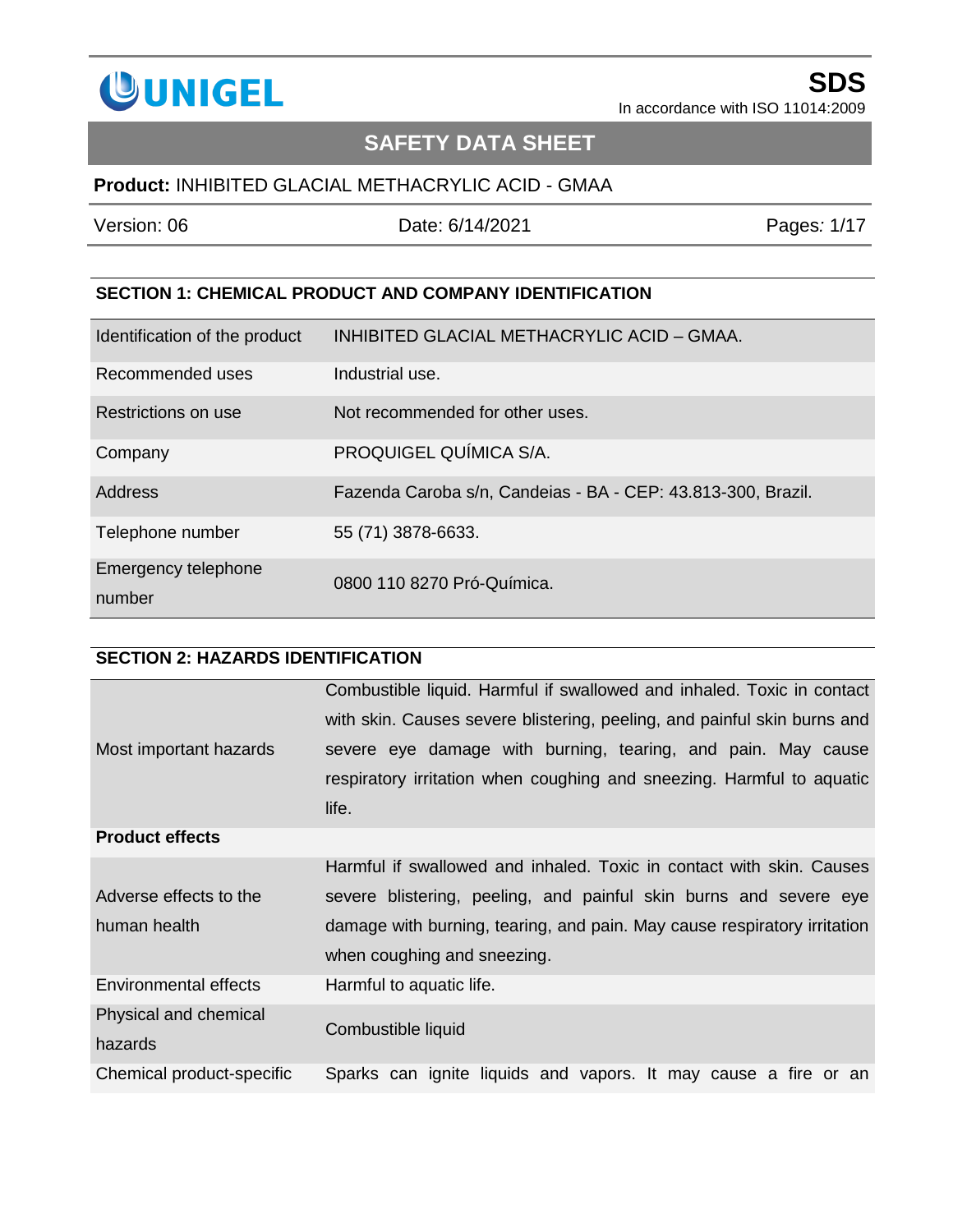

# **SAFETY DATA SHEET**

## **Product:** INHIBITED GLACIAL METHACRYLIC ACID - GMAA

| Version: 06                       | Date: 6/14/2021                                                                                                                                                                                                                                                                   | Pages: 2/17           |
|-----------------------------------|-----------------------------------------------------------------------------------------------------------------------------------------------------------------------------------------------------------------------------------------------------------------------------------|-----------------------|
|                                   |                                                                                                                                                                                                                                                                                   |                       |
| hazards                           | explosion.                                                                                                                                                                                                                                                                        |                       |
| Important symptoms                | Common symptoms after exposure: cough, burning sensation in the<br>airways, shortness of breath, shortness of breath. Redness, burning,<br>pain, and blistering of the skin. Loss of vision, severe and deep burns to<br>the eyes. Abdominal cramps, burning sensation, weakness. |                       |
|                                   | Flammable liquids - Category 4.                                                                                                                                                                                                                                                   |                       |
|                                   | Acute Toxicity - Oral - Category 4.                                                                                                                                                                                                                                               |                       |
|                                   | Acute Toxicity - Dermal - Category 3.                                                                                                                                                                                                                                             |                       |
|                                   | Acute Toxicity - Inhalation - Category 4.                                                                                                                                                                                                                                         |                       |
| Classification of the             | Skin corrosion/irritation - Category 1A.                                                                                                                                                                                                                                          |                       |
| chemical product                  | Serious eye damage/eye irritation – Category 1.                                                                                                                                                                                                                                   |                       |
|                                   | Specific target organ toxicity – Single exposure – Category 3.                                                                                                                                                                                                                    |                       |
|                                   | Hazardous to the aquatic environment, short-term (Acute) $-$ Category                                                                                                                                                                                                             |                       |
|                                   | 3.                                                                                                                                                                                                                                                                                |                       |
| <b>Classification system</b>      | Harmonized System of Classification and<br>Globally                                                                                                                                                                                                                               | Labeling<br><b>of</b> |
| adopted                           | Chemicals (GHS), United Nations, 2019.                                                                                                                                                                                                                                            |                       |
| <b>Adequate labeling elements</b> |                                                                                                                                                                                                                                                                                   |                       |
| Pictograms                        |                                                                                                                                                                                                                                                                                   |                       |
| Signal word                       | <b>DANGER</b>                                                                                                                                                                                                                                                                     |                       |
|                                   | H227 Combustible liquid.                                                                                                                                                                                                                                                          |                       |
|                                   | H302 Harmful of swallowed.                                                                                                                                                                                                                                                        |                       |
|                                   | H311 Toxic in contact with skin.                                                                                                                                                                                                                                                  |                       |
| Hazard statement(s)               | H314 Causes severe skin burns and eye damage.                                                                                                                                                                                                                                     |                       |
|                                   |                                                                                                                                                                                                                                                                                   |                       |

H318 Causes serious eye damage.

H332 Harmful of inhaled.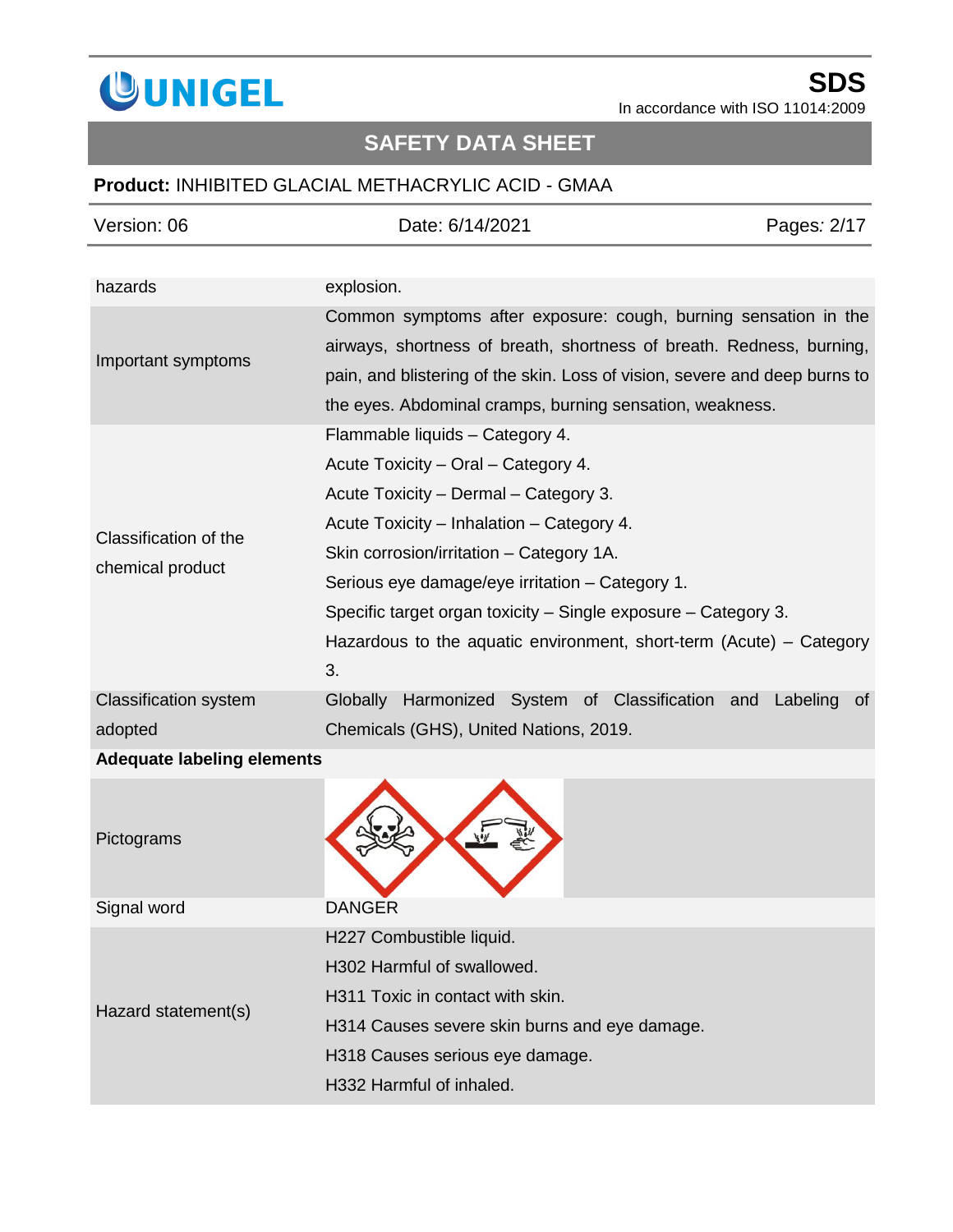

# **SAFETY DATA SHEET**

## **Product:** INHIBITED GLACIAL METHACRYLIC ACID - GMAA

| Version: 06                | Date: 6/14/2021                                                        | Pages: 3/17 |
|----------------------------|------------------------------------------------------------------------|-------------|
|                            |                                                                        |             |
|                            | H335 May cause respiratory irritation.                                 |             |
|                            | H402 Harmful to aquatic life.                                          |             |
|                            | <b>PREVENTION</b>                                                      |             |
|                            | P210 Keep away from heat, hot surfaces, sparks, open flames and        |             |
|                            | other ignition sources. No smoking.                                    |             |
|                            | P260 Avoid breathing mist and vapours.                                 |             |
|                            | P264 Wash hands thoroughly after handling.                             |             |
|                            | P270 Do not eat, drink, or smoke when using this product.              |             |
|                            | 273 Avoid release to the environment.                                  |             |
|                            | P280 Wear protective gloves, protective clothing, eye protection, face |             |
|                            | protection and hearing protection.                                     |             |
|                            | <b>RESPONSE TO EMERGENCIES</b>                                         |             |
|                            | P301 + P330 + P331 IF SWALLOWED: Rinse mouth. Do NOT induce            |             |
|                            | vomiting.                                                              |             |
| Precautionary statement(s) | P304 + P340 IF INHALED: Remove person to fresh air and keep            |             |
|                            | comfortable for breathing.                                             |             |
|                            | P361 + P364 Take off immediately all contaminated clothing and wash    |             |
|                            | if before reuse.                                                       |             |
|                            | P370 + P378 In case of fire: Use foam, dry chemical and carbon         |             |
|                            | $divide (CO2)$ for extinguishing.                                      |             |
|                            | P303 + P361 + P353 IF ON SKIN (or hair): Take off immediately all      |             |
|                            | contaminated clothing. Rinse affected areas with water or shower.      |             |
|                            | P305 + P351 + P338 IF IN EYES: Rinse cautiously with water for         |             |
|                            | several minutes. Remove contact lenses, if present and easy to do.     |             |
|                            | Continue rising.                                                       |             |
|                            | <b>STORAGE</b>                                                         |             |
|                            | P405 Store locked up.                                                  |             |
|                            | P403 + P233 Store in a well-ventilated place. Keep container tightly   |             |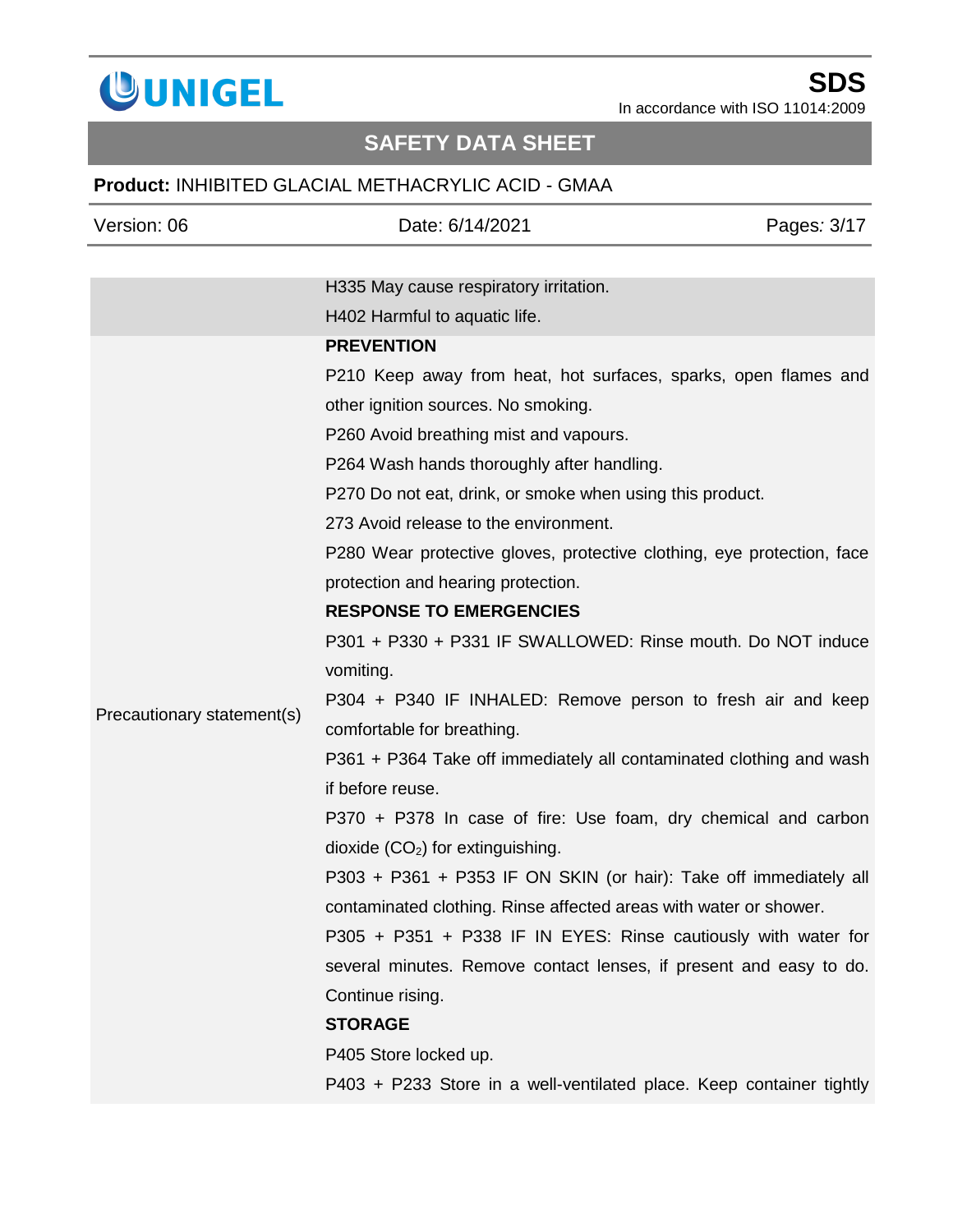

## **SAFETY DATA SHEET**

## **Product:** INHIBITED GLACIAL METHACRYLIC ACID - GMAA

| Version: 06               | Date: 6/14/2021                                                   | Pages: 4/17 |
|---------------------------|-------------------------------------------------------------------|-------------|
|                           |                                                                   |             |
|                           | closed.                                                           |             |
|                           | P403 + P235 Store in a well-ventilated place. Keep cool.          |             |
|                           | <b>DISPOSAL</b>                                                   |             |
|                           | P501 Dispose of contents and container in accordance with current |             |
|                           | regulations.                                                      |             |
| Outline of an anticipated | COMBUSTIBLE LIQUID AND HAZARDOUS FOR HUMAN HEALTH                 |             |
| emergency                 | AND AQUATIC ENVIRONMENT.                                          |             |

#### **SECTION 3: COMPOSITION/INFORMATION ON INGREDIENTS**

| <b>SUBSTANCE</b>               |                                                    |
|--------------------------------|----------------------------------------------------|
| Systematic chemical or trivial | Inhibited glacial methacrylic acid.                |
| name                           |                                                    |
| Common or generic name         | Methacrylic acid, 2-methyl-2-propenoic acid; GMAA. |
| <b>CAS Number</b>              | 79-41-4.                                           |
| Impurities and stabilizing     |                                                    |
| additives contributing to the  | No impurities which contribute to hazardous.       |
| hazard                         |                                                    |

| <b>SECTION 4: FIRST-AID MEASURES</b> |                                                                          |  |
|--------------------------------------|--------------------------------------------------------------------------|--|
| <b>Exposure routes</b>               |                                                                          |  |
|                                      | Take the victim to a ventilated place and keep him at rest in a position |  |
| Inhalation                           | that does not impede breathing. If you feel unwell, contact a POISON     |  |
|                                      | CENTER or doctor. Take this SDS.                                         |  |
| Skin contact                         | IN CASE OF CONTACT WITH SKIN (or hair): Take off immediately all         |  |
|                                      | contaminated clothing. Rinse skin with soap and water or take a          |  |
|                                      | shower. Contact a POISON CENTER or doctor immediately. Take this         |  |
|                                      | SDS.                                                                     |  |
| Eye contact:                         | Immediately flush the eyes with a sufficient amount of water, holding    |  |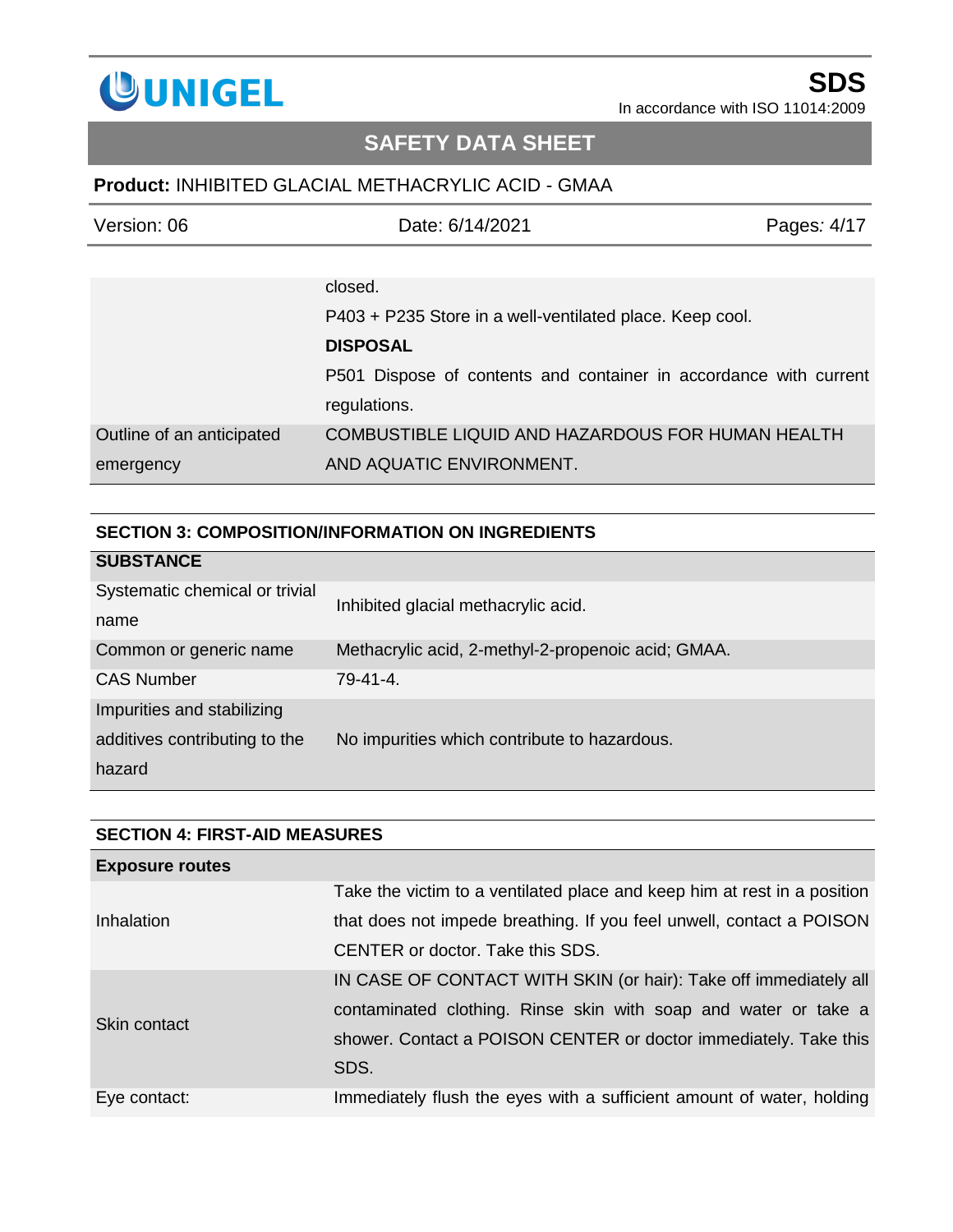

## **SAFETY DATA SHEET**

## **Product:** INHIBITED GLACIAL METHACRYLIC ACID - GMAA

| Version: 06                                                          | Date: 6/14/2021                                                                                                                                                                                                                                                                                                                                                                                                                                                                                                                           | Pages: 5/17 |
|----------------------------------------------------------------------|-------------------------------------------------------------------------------------------------------------------------------------------------------------------------------------------------------------------------------------------------------------------------------------------------------------------------------------------------------------------------------------------------------------------------------------------------------------------------------------------------------------------------------------------|-------------|
|                                                                      | the eyelids open, for several minutes. If you wear contact lenses,<br>remove them, if easy, and rinse again. See a doctor. Take this SDS.                                                                                                                                                                                                                                                                                                                                                                                                 |             |
| Ingestion                                                            | Do not induce vomiting. Do not give anything by mouth to an<br>unconscious person. Wash the victim's mouth with plenty of water. If<br>vomiting occurs, tilt the patient forward or place him on the left side<br>(upward if possible) to keep the airway open and avoid aspiration.<br>Keep the patient silent and maintain normal body temperature.<br>Consult a POISON CENTER or a doctor. Take this SDS.                                                                                                                              |             |
| Anticipated acute effects<br>and/or anticipated delayed<br>effects   | Harmful if swallowed and inhaled. Toxic in contact with skin. Causes<br>severe blistering, peeling, and painful skin burns and severe eye<br>damage with burning, tearing, and pain. May cause respiratory<br>irritation when coughing and sneezing. Common symptoms after<br>exposure: cough, burning sensation in the airways, shortness of<br>breath, shortness of breath. Redness, burning, pain, and blistering of<br>the skin. Loss of vision, severe and deep burns to the eyes.<br>Abdominal cramps, burning sensation, weakness. |             |
| Most important<br>symptoms/effects                                   | Common symptoms after exposure: cough, burning sensation in the<br>airways, shortness of breath, shortness of breath. Redness, burning,<br>pain, and blistering of the skin. Loss of vision, severe and deep burns<br>to the eyes. Abdominal cramps, burning sensation, weakness.                                                                                                                                                                                                                                                         |             |
| Protection of first aiders<br>and/or special notes to a<br>physician | Avoid contact with the product when helping the victim. Exposure<br>treatment should be directed at controlling the symptoms and the<br>clinical condition of the patient. In case of skin contact, do not rub the<br>affected area.                                                                                                                                                                                                                                                                                                      |             |

#### **SECTION 5: FIRE-FIGHTING MEASURES**

Extinguishing media

Suitable: Use carbon dioxide (CO<sub>2</sub>), water spray, alcohol-resistant foam, or dry chemicals.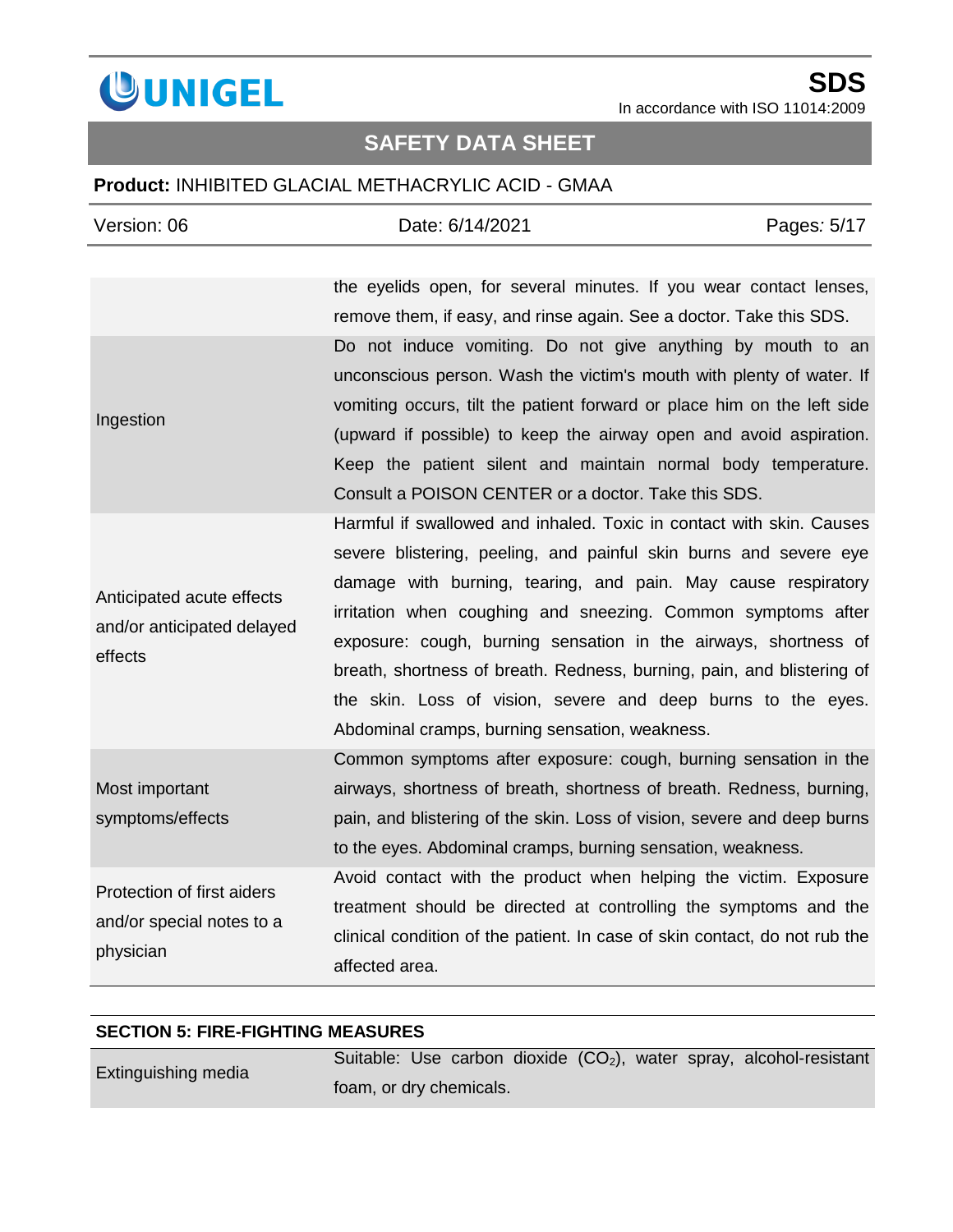

## **SAFETY DATA SHEET**

## **Product:** INHIBITED GLACIAL METHACRYLIC ACID - GMAA

| Version: 06                   | Date: 6/14/2021                                                           | Pages: 6/17 |
|-------------------------------|---------------------------------------------------------------------------|-------------|
|                               |                                                                           |             |
|                               | Not recommended: Water directly on the burning liquid.                    |             |
|                               | Very dangerous when exposed to excessive heat or other sources of         |             |
|                               | ignition such as: sparks, open flames or flames from matches and          |             |
|                               | cigarettes, welding operations, pilot lamps and electric motors. Static   |             |
|                               | charge can build up by flow or agitation. Vapors from heated liquid can   |             |
| Specific hazards arising from | be ignited by static discharge. Vapors can be denser than air and tend    |             |
| the chemical product          | to collect in low-lying or confined areas, such as manholes and           |             |
|                               | basements. They can travel long distances causing the flame to            |             |
|                               | recede or new sources of fire, both in open and closed environments.      |             |
|                               | Containers can explode if heated. Thermal decomposition or                |             |
|                               | combustion can release carbon oxides.                                     |             |
|                               | Fight fire as much as possible or control nozzles. If possible, fight the |             |
| Specific extinguishing        | fire downwind. Do not extinguish fire before containing                   | leak.       |
| methods                       | Containers and tanks involved in the fire must be cooled with water       |             |
|                               | mist.                                                                     |             |
| Special equipment for the     | Self-contained breathing apparatus (SCBA) operated in positive            |             |
| protection of firefighters    | pressure mode and complete protective clothing.                           |             |
|                               |                                                                           |             |

#### **SECTION 6: ACCIDENTAL RELEASE MEASURES**

|                             | Avoid sparks or flames. No Smoking. Do not touch damaged                  |
|-----------------------------|---------------------------------------------------------------------------|
| Personal precautions        | containers or spilled material without wearing suitable clothing. Avoid   |
|                             | exposure to the product. Use personal protective equipment as             |
|                             | described in section 8.                                                   |
| Protective equipment:       | Use protective equipment as described in Section 8.                       |
| <b>Emergency procedures</b> | Wear full PPE with safety glasses or face shield, suitable protective     |
|                             | clothing, safety shoes, and neoprene, butyl rubber, and polyethylene      |
|                             | gloves. Isolate spills from sources of ignition. Evacuate the area within |
|                             | a radius of at least 50 meters. Keep unauthorized people away from        |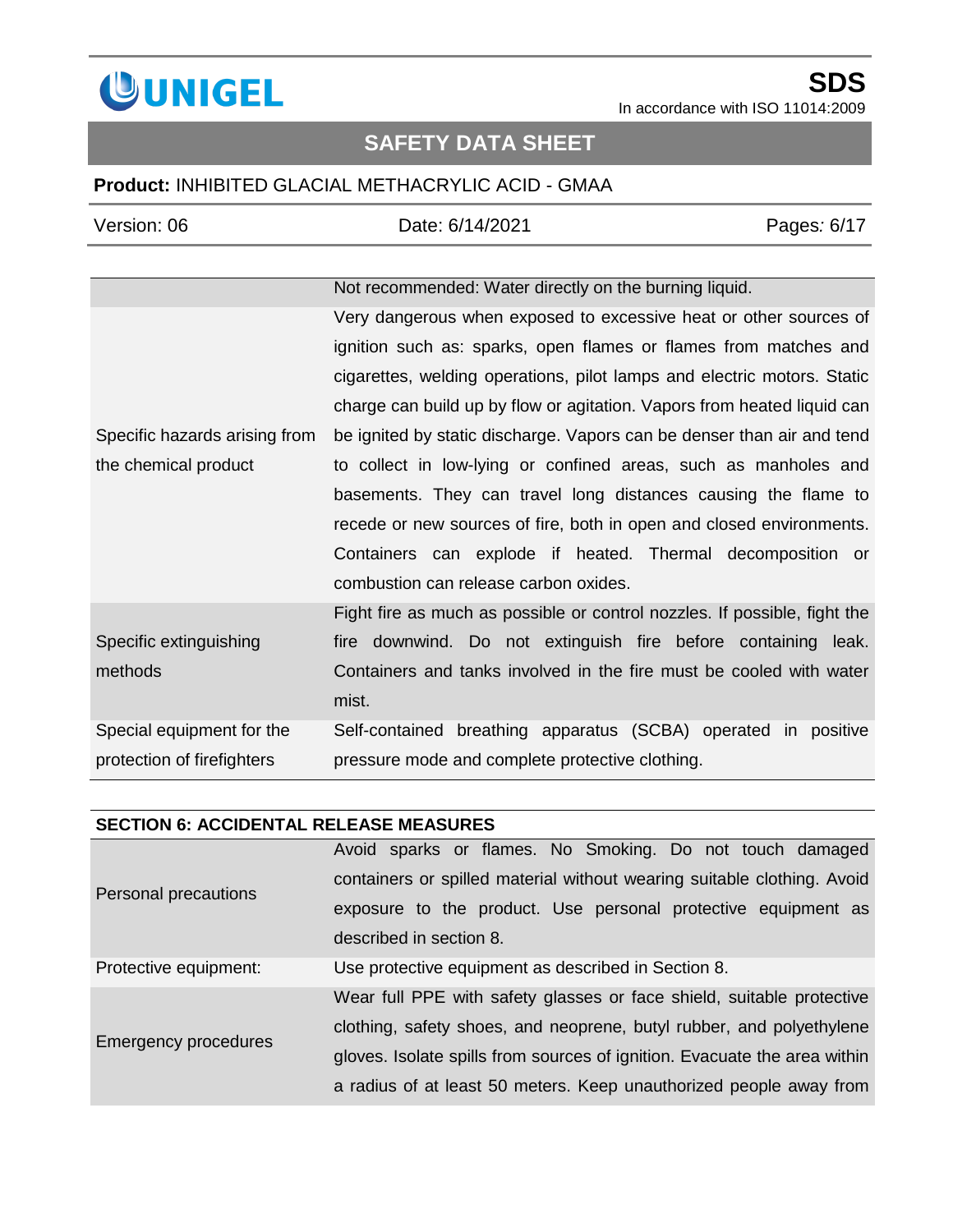

# **SAFETY DATA SHEET**

## **Product:** INHIBITED GLACIAL METHACRYLIC ACID - GMAA

| Version: 06                              | Date: 6/14/2021                                                         | Pages: 7/17 |
|------------------------------------------|-------------------------------------------------------------------------|-------------|
|                                          |                                                                         |             |
|                                          | the area. Stop leak if it can be done without risk. In case of large    |             |
|                                          | leaks, where the exposure is great, it is recommended to use a          |             |
|                                          | respiratory protection mask with filter against mists and vapors.       |             |
|                                          | Prevent the product from reaching the ground and water courses.         |             |
|                                          | Inform the relevant authorities if the product has caused environmental |             |
| <b>Environmental precautions</b>         | contamination (if it has reached water courses or if it has             |             |
|                                          | contaminated the soil or vegetation).                                   |             |
|                                          | Stop leak if without risk. Contain spilled product with sand, earth, or |             |
| materials for<br>Methods and             | vermiculite dikes and transfer to a suitable container, which should be |             |
| containment                              | properly labeled.                                                       |             |
|                                          | To clean the floor and all objects contaminated by this product, use an |             |
|                                          | appropriate product. Collect the product remains with inert material.   |             |
| Methods and materials for<br>cleaning up | The water used to clean the place must be collected for later disposal, |             |
|                                          | its incineration is recommended. For the final destination, proceed in  |             |
|                                          | accordance with Section 13 of this SDS.                                 |             |
| Secondary disaster                       | The same actions are recommended for large and small leaks of this      |             |
| prevention measures                      | product.                                                                |             |

### **SECTION 7: HANDLING AND STORAGE**

| <b>Handling</b>               |                                                                           |  |
|-------------------------------|---------------------------------------------------------------------------|--|
|                               | Handle in a ventilated area or with a general local exhaust / ventilation |  |
|                               | system. Avoid the formation of mists and vapors. Do not mix with          |  |
|                               | incompatible materials. Avoid exposure to the product. Wear personal      |  |
| Precautions for safe handling | protective equipment as described in Section 8. Use of the product is     |  |
|                               | restricted to professionals. Caution: avoid exposure; obtain special      |  |
|                               | instructions before use.                                                  |  |
| Technical measures for        | Use personal protective equipment as described in Section 8.              |  |
| prevention of exposure of the |                                                                           |  |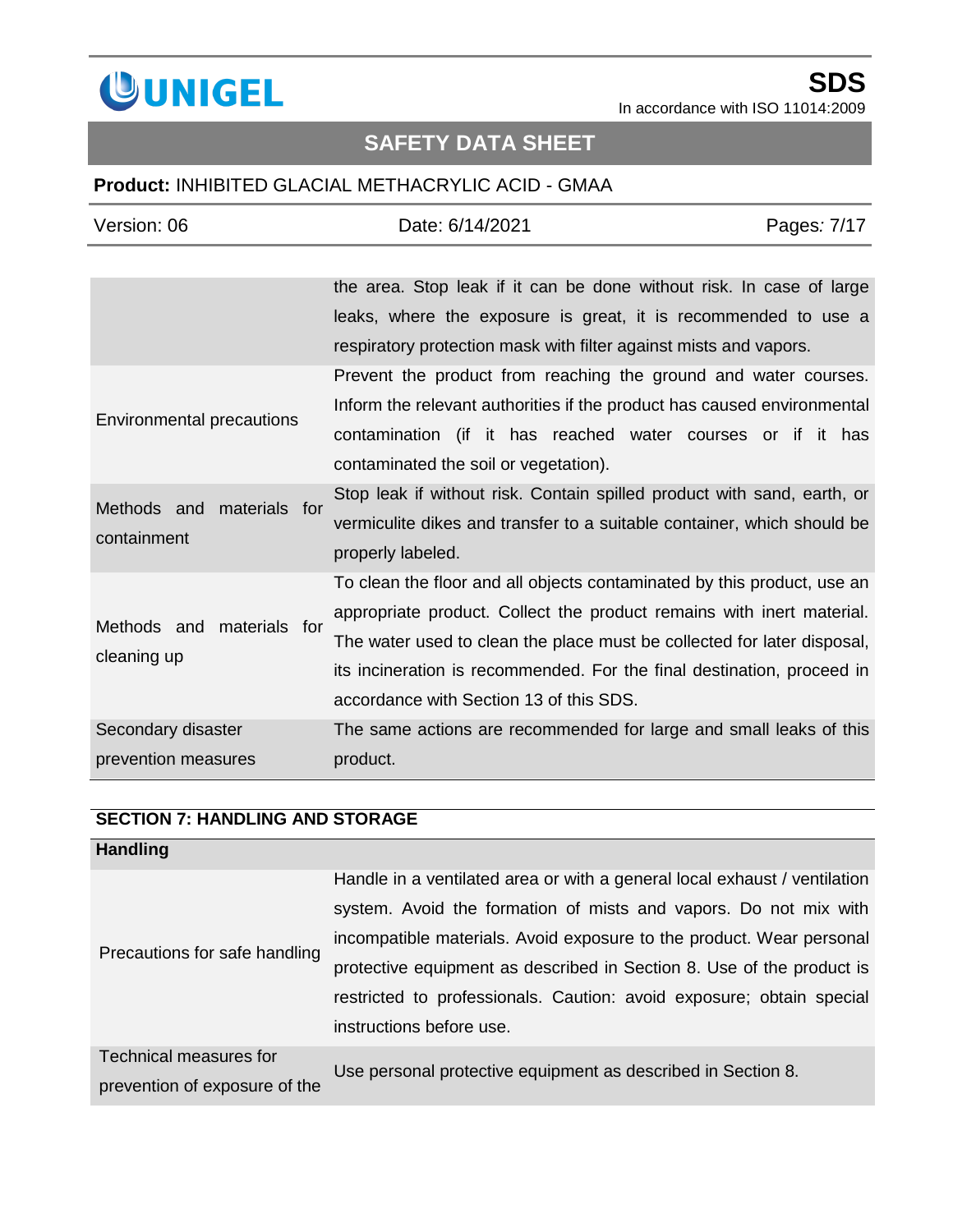

# **SAFETY DATA SHEET**

## **Product:** INHIBITED GLACIAL METHACRYLIC ACID - GMAA

| Version: 06                 | Date: 6/14/2021                                                                                                                                                                                                                                                                                                                                                                                                                                                                                                                                                                                                                                                                                                                                                                                                                                                                                                                                                                                             | Pages: 8/17 |
|-----------------------------|-------------------------------------------------------------------------------------------------------------------------------------------------------------------------------------------------------------------------------------------------------------------------------------------------------------------------------------------------------------------------------------------------------------------------------------------------------------------------------------------------------------------------------------------------------------------------------------------------------------------------------------------------------------------------------------------------------------------------------------------------------------------------------------------------------------------------------------------------------------------------------------------------------------------------------------------------------------------------------------------------------------|-------------|
|                             |                                                                                                                                                                                                                                                                                                                                                                                                                                                                                                                                                                                                                                                                                                                                                                                                                                                                                                                                                                                                             |             |
| handler                     |                                                                                                                                                                                                                                                                                                                                                                                                                                                                                                                                                                                                                                                                                                                                                                                                                                                                                                                                                                                                             |             |
|                             | Keep away from heat, sparks, open flames, and hot surfaces. - No                                                                                                                                                                                                                                                                                                                                                                                                                                                                                                                                                                                                                                                                                                                                                                                                                                                                                                                                            |             |
| Technical measures for      | Smoking. Keep the container tightly closed. Ground the container ship                                                                                                                                                                                                                                                                                                                                                                                                                                                                                                                                                                                                                                                                                                                                                                                                                                                                                                                                       |             |
| prevention of fire and      | and the product receiver during transfers. Use only non-sparking tools.                                                                                                                                                                                                                                                                                                                                                                                                                                                                                                                                                                                                                                                                                                                                                                                                                                                                                                                                     |             |
| explosion                   | Avoid the accumulation of electrostatic charges. Use explosion-proof                                                                                                                                                                                                                                                                                                                                                                                                                                                                                                                                                                                                                                                                                                                                                                                                                                                                                                                                        |             |
|                             | electrical, ventilation, and lighting equipment.                                                                                                                                                                                                                                                                                                                                                                                                                                                                                                                                                                                                                                                                                                                                                                                                                                                                                                                                                            |             |
|                             | Contaminated clothing should be changed and washed before reuse.                                                                                                                                                                                                                                                                                                                                                                                                                                                                                                                                                                                                                                                                                                                                                                                                                                                                                                                                            |             |
| Suitable precautions        | Remove clothing and protective equipment contaminated before                                                                                                                                                                                                                                                                                                                                                                                                                                                                                                                                                                                                                                                                                                                                                                                                                                                                                                                                                |             |
|                             | entering eating areas.                                                                                                                                                                                                                                                                                                                                                                                                                                                                                                                                                                                                                                                                                                                                                                                                                                                                                                                                                                                      |             |
| Prevention of contact       | Wash hands and face thoroughly after handling and before eating,                                                                                                                                                                                                                                                                                                                                                                                                                                                                                                                                                                                                                                                                                                                                                                                                                                                                                                                                            |             |
|                             | drinking, smoking, or going to the bathroom.                                                                                                                                                                                                                                                                                                                                                                                                                                                                                                                                                                                                                                                                                                                                                                                                                                                                                                                                                                |             |
| <b>Storage</b>              |                                                                                                                                                                                                                                                                                                                                                                                                                                                                                                                                                                                                                                                                                                                                                                                                                                                                                                                                                                                                             |             |
| Conditions for safe storage | Store in a cool, dry place with adequate ventilation. Keep away from<br>open flames, high temperatures and incompatible materials. Store in<br>its original unopened packaging. Methacrylic acid freezes at 15°C.<br>improper defrosting can cause violent polymerization. Thawing frozen<br>drums should be done by placing them in ovens at a temperature of<br>up to $40^{\circ}$ C, this process will allow the acid to melt slowly in up to 48<br>hours. Take preventive measures against static discharge. Fill the<br>container approximately 90% only because oxygen (air) is needed for<br>stabilization. With large storage containers, make sure the supply of<br>oxygen (air) is sufficient to ensure stability. Storage temperature: 18 to<br>35°C. the ideal storage temperature is 20-25°C. Depending on<br>weather conditions, temperatures of up to 40°C may apply during<br>transport. This product can react dangerously with some incompatible<br>materials as described in Section 10. |             |
| <b>Technical measures</b>   | Keep away from high temperatures, ignition sources and incompatible<br>materials.                                                                                                                                                                                                                                                                                                                                                                                                                                                                                                                                                                                                                                                                                                                                                                                                                                                                                                                           |             |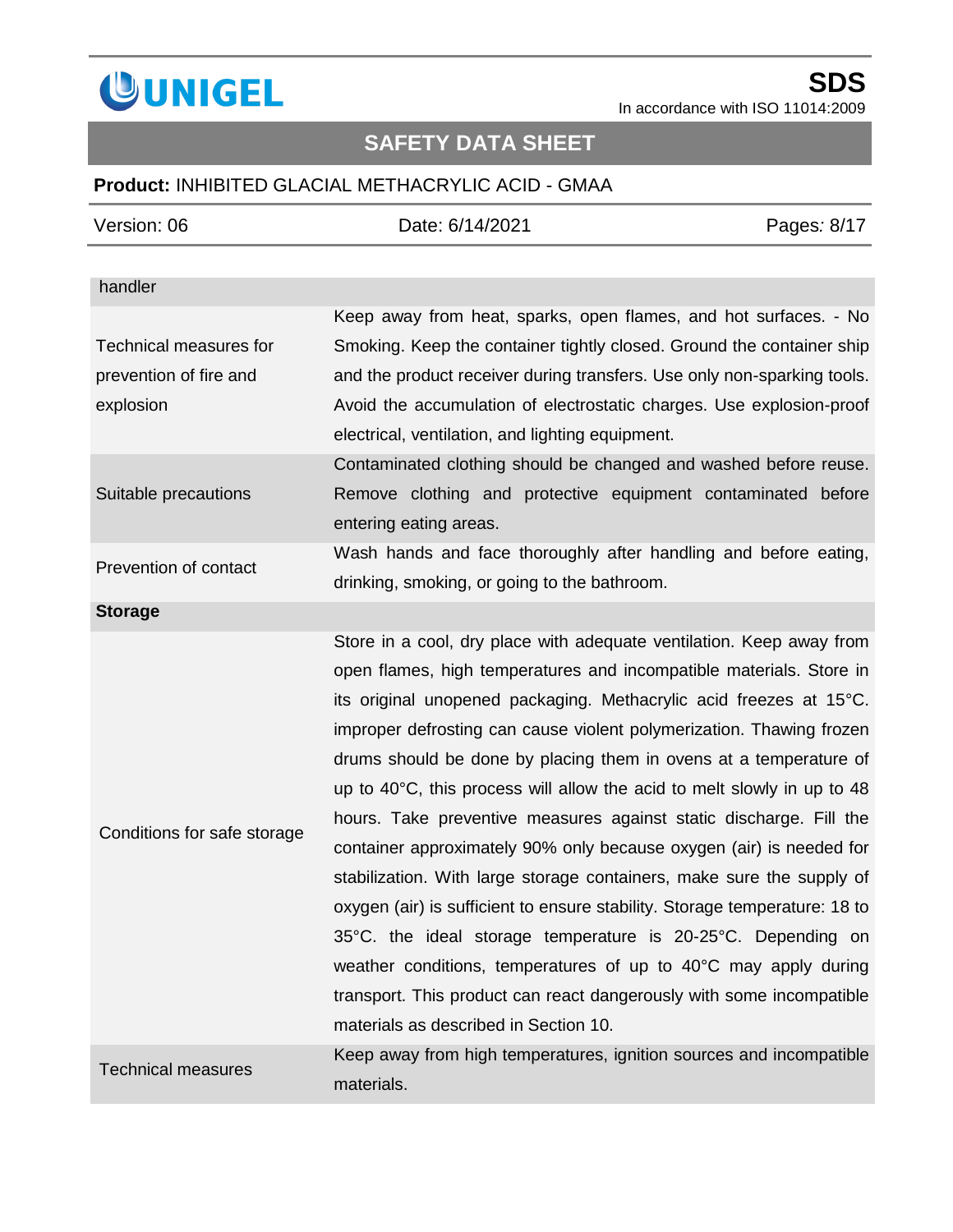

## **SAFETY DATA SHEET**

## **Product:** INHIBITED GLACIAL METHACRYLIC ACID - GMAA

| Version: 06                | Date: 6/14/2021                                                                             | Pages: 9/17 |
|----------------------------|---------------------------------------------------------------------------------------------|-------------|
|                            |                                                                                             |             |
|                            | Incompatible substances and Acids and oxidizing agents, bases, peroxides, heavy metal ions, |             |
| mixtures                   | ammonia, alkali metals, alkaline earth metals, various metal powders.                       |             |
| <b>Packaging materials</b> |                                                                                             |             |
| Recommended material       | Similar to the original packaging.                                                          |             |

#### **SECTION 8: EXPOSURE CONTROLS AND PERSONAL PROTECTION**

| <b>Permissible concentration</b>          |                                                                                                                                                                                                                                                                                    |                              |                                  |                                    |
|-------------------------------------------|------------------------------------------------------------------------------------------------------------------------------------------------------------------------------------------------------------------------------------------------------------------------------------|------------------------------|----------------------------------|------------------------------------|
| Occupational exposure limit               | <b>Chemical or</b><br>common name                                                                                                                                                                                                                                                  | $TLV - TWA$<br>(ACGIH, 2019) | <b>PEL - TWA</b><br>(OSHA, 2019) | <b>REL-TWA</b><br>(NIOSH,<br>2019) |
|                                           | Methacrylic acid                                                                                                                                                                                                                                                                   | 20 ppm                       | N.E.                             | N.E.                               |
|                                           | N.E. Not established.                                                                                                                                                                                                                                                              |                              |                                  |                                    |
| <b>Biological limit</b>                   | Not established.                                                                                                                                                                                                                                                                   |                              |                                  |                                    |
|                                           | Promote mechanical ventilation and a direct exhaust system to the                                                                                                                                                                                                                  |                              |                                  |                                    |
| <b>Engineering controls</b>               | outside environment. These measures help to reduce product                                                                                                                                                                                                                         |                              |                                  |                                    |
| measures                                  | exposure. Maintain atmospheric concentrations, of the constituents of                                                                                                                                                                                                              |                              |                                  |                                    |
|                                           | the product, below the occupational exposure limits indicated.                                                                                                                                                                                                                     |                              |                                  |                                    |
| Appropriate personal protective equipment |                                                                                                                                                                                                                                                                                    |                              |                                  |                                    |
| Respiratory protection                    | Respiratory protection masks with filter against organic gases or<br>autonomous mask. Depending on the inhalation hazard of the product,<br>a risk assessment must be carried out to adequately define respiratory<br>protection in light of the conditions of use of the product. |                              |                                  |                                    |
| Hand protection                           | Neoprene, butyl rubber and polyethylene gloves to avoid skin contact.                                                                                                                                                                                                              |                              |                                  |                                    |
| Eye protection                            | Safety glasses and face shield.                                                                                                                                                                                                                                                    |                              |                                  |                                    |
| Skin and body protection                  | Suitable safety clothing and closed shoes. The material used should<br>be waterproof.                                                                                                                                                                                              |                              |                                  |                                    |
| Special precautions                       | Not established.                                                                                                                                                                                                                                                                   |                              |                                  |                                    |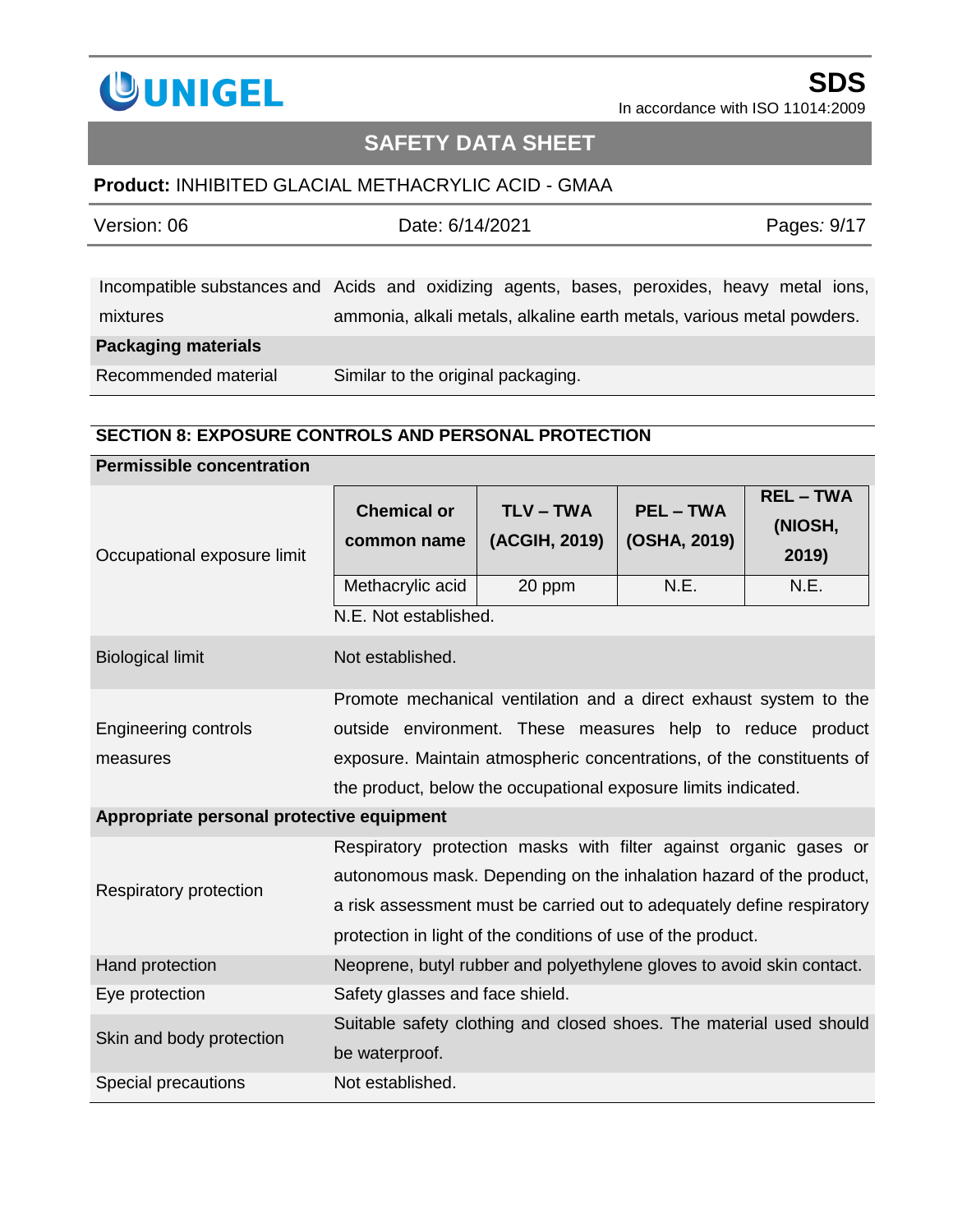

## **SAFETY DATA SHEET**

### **Product:** INHIBITED GLACIAL METHACRYLIC ACID - GMAA

Version: 06 Date: 6/14/2021 Pages*:* 10/17

|                                                      | <b>SECTION 9: PHYSICAL AND CHEMICAL PROPERTIES</b> |  |
|------------------------------------------------------|----------------------------------------------------|--|
| Appearance                                           | Transparent and colorless liquid.                  |  |
| Odour                                                | Irritating.                                        |  |
| pH                                                   | 2.0 - 2.2 (100 g/L in water at 20°C).              |  |
| Melting point/freezing point                         | $15^{\circ}$ C.                                    |  |
| Boiling point, initial boiling,<br>and boiling range | 161°C.                                             |  |
| Flashpoint                                           | 77°C (open cup).                                   |  |
|                                                      | 68°C (closed cup).                                 |  |
| Upper/lower flammability or                          | Major: 8.7%.                                       |  |
| explosive limits                                     | Lower: 1.6%.                                       |  |
| Vapour pressure                                      | 0.89 mbar at 20°C.                                 |  |
| Vapour density                                       | $2.97$ (air = 1.0)                                 |  |
| Relative density                                     | 1.014 g / cm <sup>3</sup> (20 $^{\circ}$ C).       |  |
| Solubility(ies)                                      | Miscible in water and alcohol.                     |  |
| n-octanol/water partition<br>coefficient             | Log kow: 0.93.                                     |  |
| Auto-ignition temperature                            | 365°C.                                             |  |
| Decomposition temperature                            | Not available.                                     |  |
| Odour threshold                                      | Not available.                                     |  |
| Evaporation rate                                     | Not available.                                     |  |
| Flammability                                         | Flammable liquid.                                  |  |
| Viscosity                                            | 1.4 mPa.s at 20°C.                                 |  |
| Other information                                    | Specific heat 1.86 kJ/kg K at 20°C.                |  |
|                                                      | Refractive index: 1,426 - 1,430 at 20°C.           |  |

### **SECTION 10: STABILITY AND REACTIVITY**

Chemical stability Stable product under normal conditions of temperature and pressure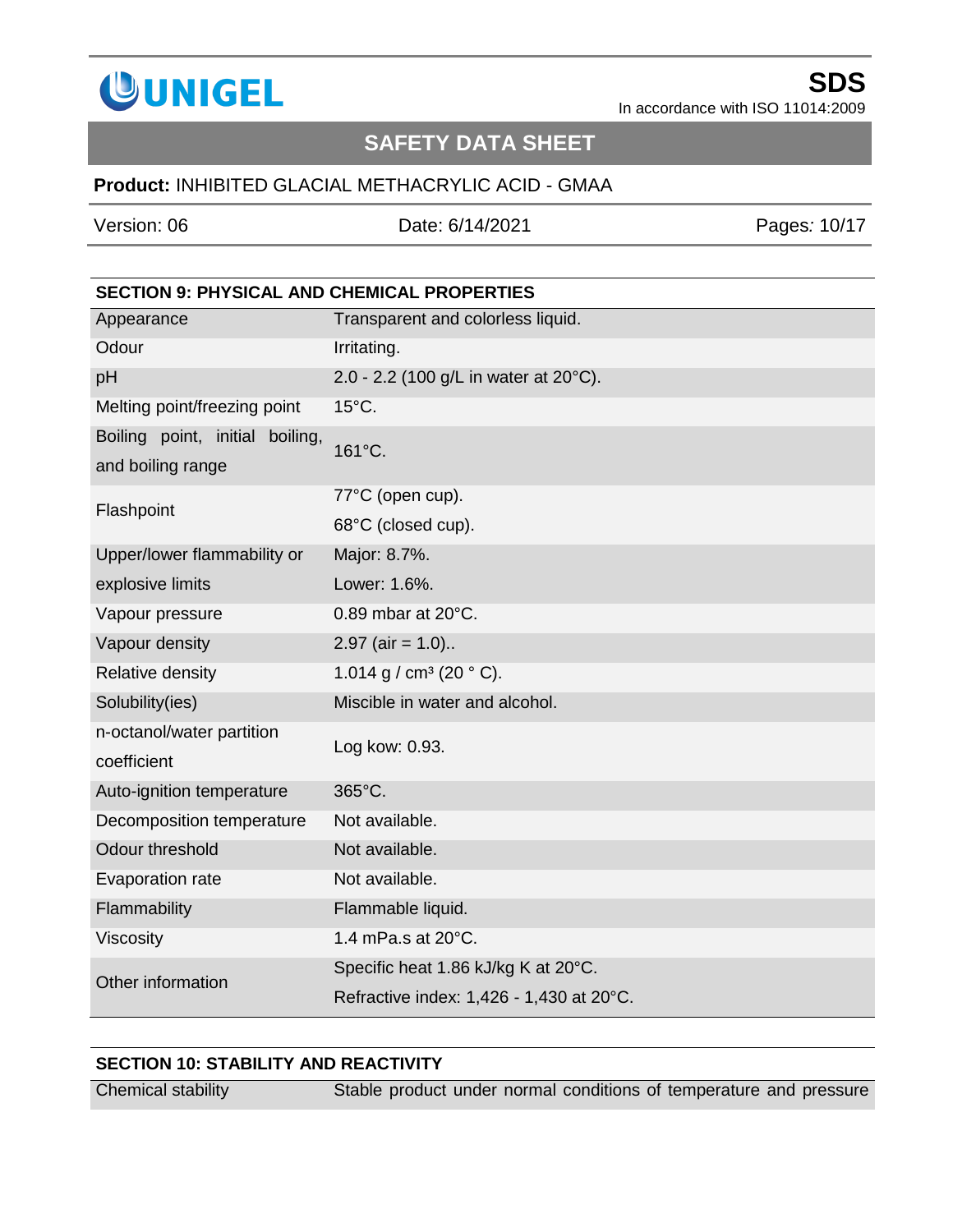

# **SAFETY DATA SHEET**

### **Product:** INHIBITED GLACIAL METHACRYLIC ACID - GMAA

| Version: 06             | Date: 6/14/2021                                                         | Pages: 11/17 |
|-------------------------|-------------------------------------------------------------------------|--------------|
|                         |                                                                         |              |
|                         | in the presence of air between 18 and 25°C. It is used as a stabilizer: |              |
|                         | Mequinol, hydroquinone or hydroquinone mono methyl ether.               |              |
|                         | Heat release polymerization can occur in the presence of radical-       |              |
|                         | forming substances (eg., peroxides), reducing substances, and / or      |              |
|                         | heavy metal ions. The product reacts violently with the possibility of  |              |
|                         | explosion in contact with alkali metals, alkaline earth metals, various |              |
|                         | metal powders, strong bases and ammonia, light, heat.                   |              |
|                         | Violent reactions with bases. Reacts vigorously with water producing    |              |
| Hazardous reactions     | heat. Contact with metals and water releases hydrogen. Reactions        |              |
|                         | with organic substances.                                                |              |
| Conditions to avoid     | High temperatures, heat, friction and contact with incompatible         |              |
|                         | materials.                                                              |              |
| Incompatible materials  | Acids and oxidizing agents, bases, peroxides, heavy metal ions,         |              |
|                         | ammonia, alkali metals, alkaline earth metals, various metal powders.   |              |
| Hazardous decomposition |                                                                         |              |
| products                | Thermal decomposition can release to carbon monoxide and dioxide.       |              |

## **SECTION 11: TOXICOLOGICAL INFORMATION**

|                           | Harmful if swallowed and inhaled. Toxic in contact with skin.         |
|---------------------------|-----------------------------------------------------------------------|
| Acute toxicity            | $LD_{50}$ (oral, rats): 1320 mg/kg.                                   |
|                           | $LD_{50}$ (dermal, rabbits): 500 mg/kg.                               |
|                           | $LC_{50}$ (inhalation, rats, 4 h, mist): 7.1 mg/L.                    |
|                           | Causes severe burns to the skin with blisters, peeling and pain.      |
| Skin irritation/corrosion | Test on rabbits (OECD 404), caused severe corrosion, with formation   |
|                           | of bubbles.                                                           |
|                           | Causes serious eye damage with burning, tearing and pain.             |
| Eye damage/irritation     | The test in rabbits caused irreversible damage to the eyes, severe    |
|                           | effects of the cornea on the conjunctiva, which persist until the 7th |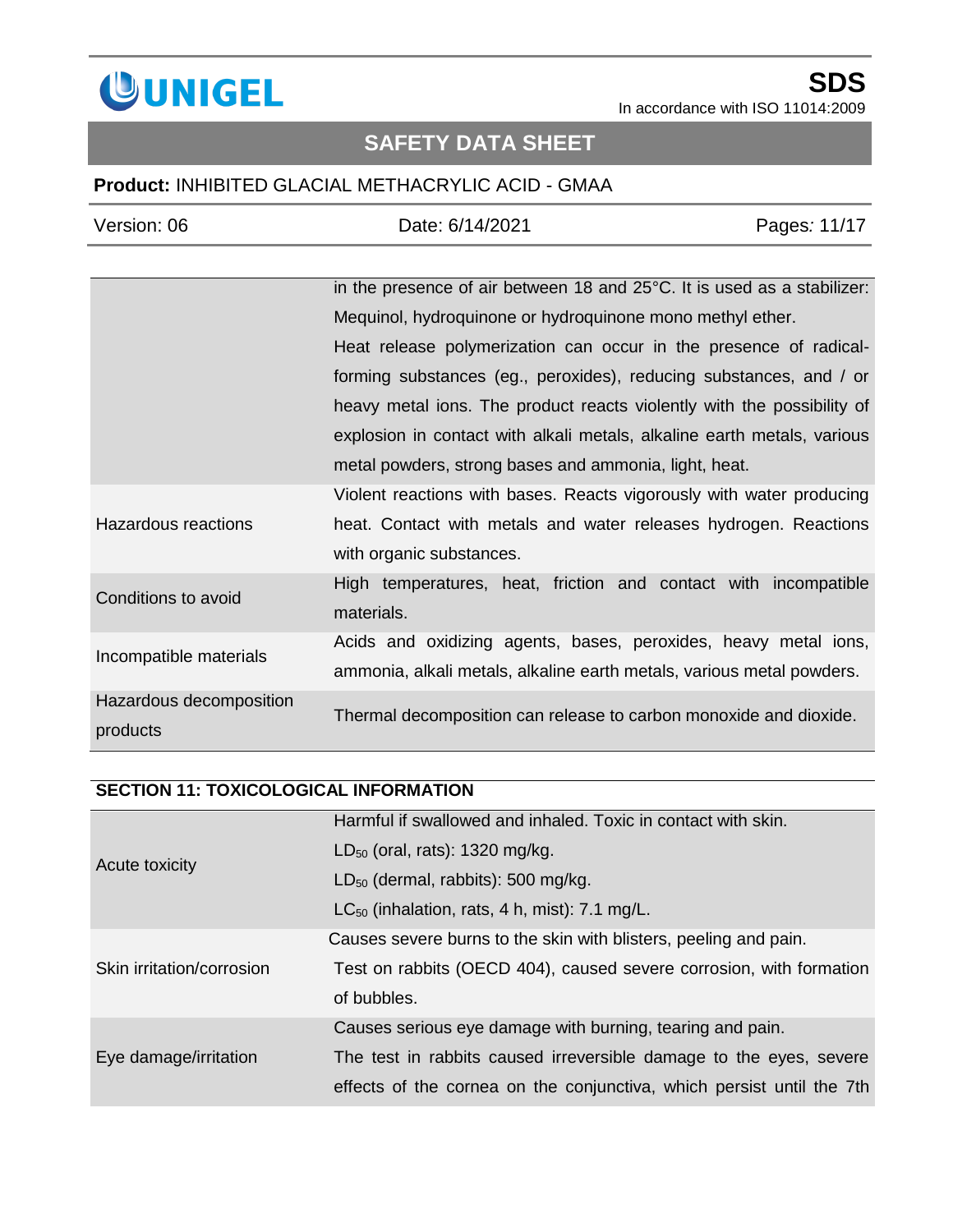

# **SAFETY DATA SHEET**

## **Product:** INHIBITED GLACIAL METHACRYLIC ACID - GMAA

| Version: 06                                         | Date: 6/14/2021                                                                | Pages: 12/17 |
|-----------------------------------------------------|--------------------------------------------------------------------------------|--------------|
|                                                     |                                                                                |              |
|                                                     | day.                                                                           |              |
| Respiratory or skin                                 | The product is not expected to cause respiratory or skin sensitization.        |              |
| sensitization                                       | The skin sensitization test in guinea pigs showed no sensitizing<br>potential. |              |
| Reproductive cell                                   | The product is not expected to cause germ cell mutagenicity.                   |              |
| mutagenicity                                        | In vivo and in vitro tests were negative for mutagenicity.                     |              |
|                                                     | The product is not expected to cause cancer.                                   |              |
| Carcinogenicity                                     | A study carried out with an analogous substance, with mice and rats,           |              |
|                                                     | orally and inhaled, for 2 years, the results were negative.                    |              |
|                                                     | The product is not expected to cause reproductive toxicity.                    |              |
| Reproductive toxicity                               | In a study with an analogous substance, no reproductive toxicity was           |              |
|                                                     | observed in experimental animals.                                              |              |
| Specific target organ toxicity<br>- single exposure | May cause respiratory irritation when coughing and sneezing.                   |              |
|                                                     | The product is not expected to cause specific target organ toxicity            |              |
| Specific target organ toxicity                      | from repeated exposure.                                                        |              |
| - repeated exposure                                 | In a 90-day subchronic inhalation study, there was no evidence of              |              |
|                                                     | serious or irreversible organ effects other than respiratory tract tissue      |              |
|                                                     | irritation greater than 350 ppm (1,232 mg/m <sup>3</sup> ).                    |              |
| Aspiration hazard                                   | The product is not expected to present an aspiration hazard.                   |              |
|                                                     | Methacrylic acid is easily absorbed through the mucous membranes of            |              |
|                                                     | the lungs and the gastrointestinal tract and the skin; and is rapidly          |              |
| Toxicokinetics, metabolism<br>and distribution      | distributed to all major tissues.                                              |              |
|                                                     | Methacrylates are metabolized through two basic pathways, hydrolysis           |              |
|                                                     | and conjugation. Methacrylic acid is a physiological substrate of the          |              |
|                                                     | valine pathway and is metabolized to CO2 by two substrates of the              |              |
|                                                     | citric acid cycle, methylmalonyl and succinyl-CoA.                             |              |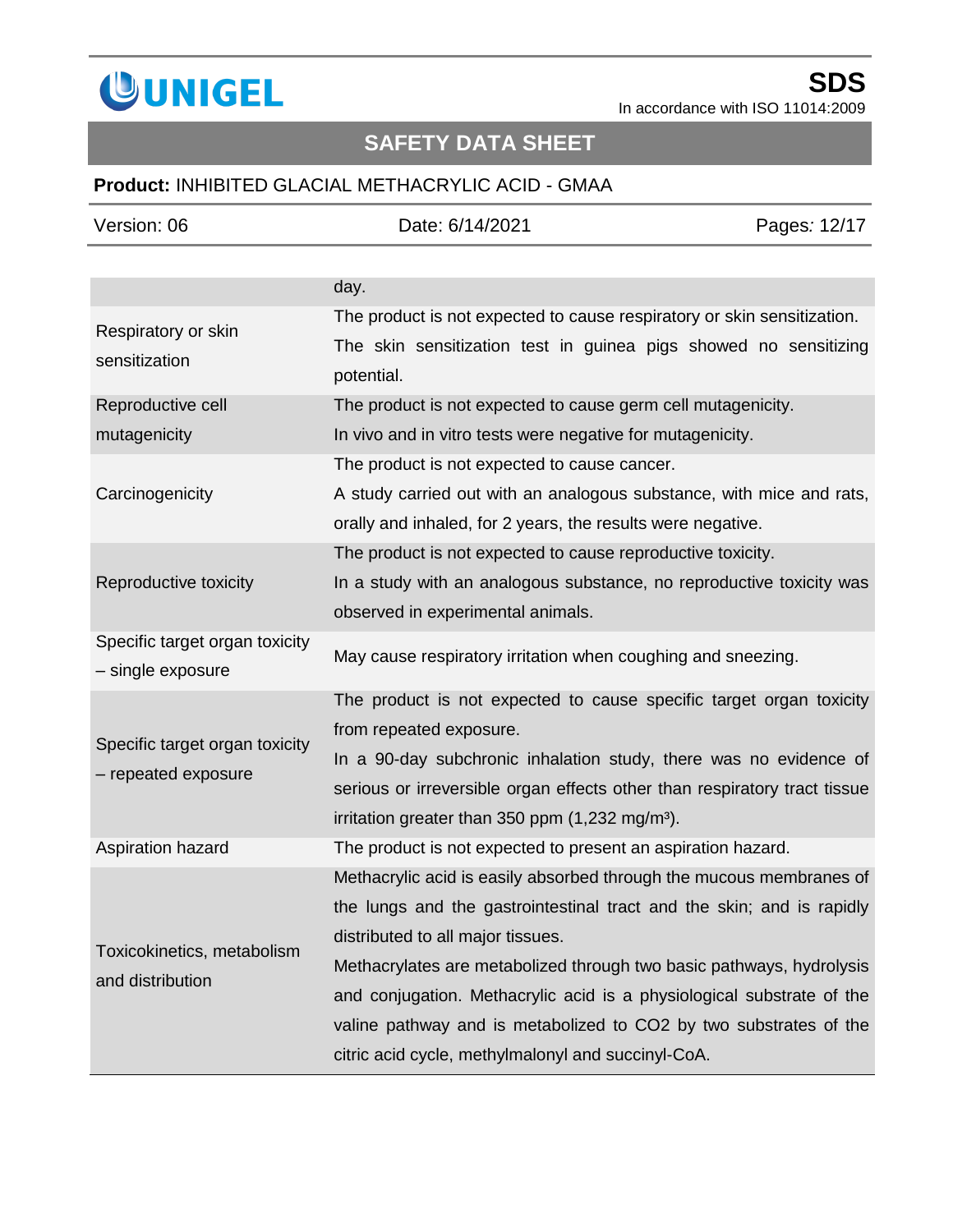

# **SAFETY DATA SHEET**

## **Product:** INHIBITED GLACIAL METHACRYLIC ACID - GMAA

Version: 06 Date: 6/14/2021 Pages*:* 13/17

### **SECTION 12: ECOLOGICAL INFORMATION**

| Environmental effects, behavior, and fate of the product |                                                                                                                                        |  |
|----------------------------------------------------------|----------------------------------------------------------------------------------------------------------------------------------------|--|
|                                                          | Harmful to aquatic life.<br>CE <sub>50</sub> (Selenastrum capricornutum, 72h): 45 mg/L.                                                |  |
|                                                          | CL <sub>50</sub> (Oncorhynchus mykiss, 96h): 85 mg/L.                                                                                  |  |
| Ecotoxicity                                              | CE <sub>50</sub> (Daphnia magna, 48 h): 100 - 180 mg/L.                                                                                |  |
|                                                          | $CE_{50}$ (Selenastrum, 72h): 14 mg/L.                                                                                                 |  |
|                                                          | NOEC (Danio rerio, 35 días): 10 mg/L.                                                                                                  |  |
|                                                          | NOEC (Daphnia magna, 21 días): 53 mg/L.                                                                                                |  |
| Persistence and degradability                            | The product is expected to show rapid degradation and low<br>persistence.<br>Biodegradability rate: 86% in 28 days.                    |  |
| Bioaccumulative potential                                | It has a low potential for bioaccumulation in aquatic organisms.<br>BCF: 2.27.<br>Log kow: 0.93.                                       |  |
| Mobility in soil                                         | Great mobility is expected on the ground.<br>Koc: 8.19 L/kg.                                                                           |  |
| Other adverse effects                                    | Due to the acid nature of the product, it can cause changes in the<br>environmental compartments, causing damage to aquatic organisms. |  |

### **SECTION 13: DISPOSAL CONSIDERATIONS**

|                            | Treatment and disposal must be evaluated specifically for each       |
|----------------------------|----------------------------------------------------------------------|
|                            | product. Federal, state and local laws should be consulted. Keep the |
| Methods of disposal to the | rest of the product in its original container and properly closed.   |
| chemical product, product  | Disposal must be carried out as intended for the product. Do not     |
| waste and/or contaminated  | reuse empty containers. They may contain traces of the product and   |
| container and/or packaging | must be closed and sent for proper disposal as required for the      |
|                            | product.                                                             |
|                            | This substance, when discarded or not used, is considered a          |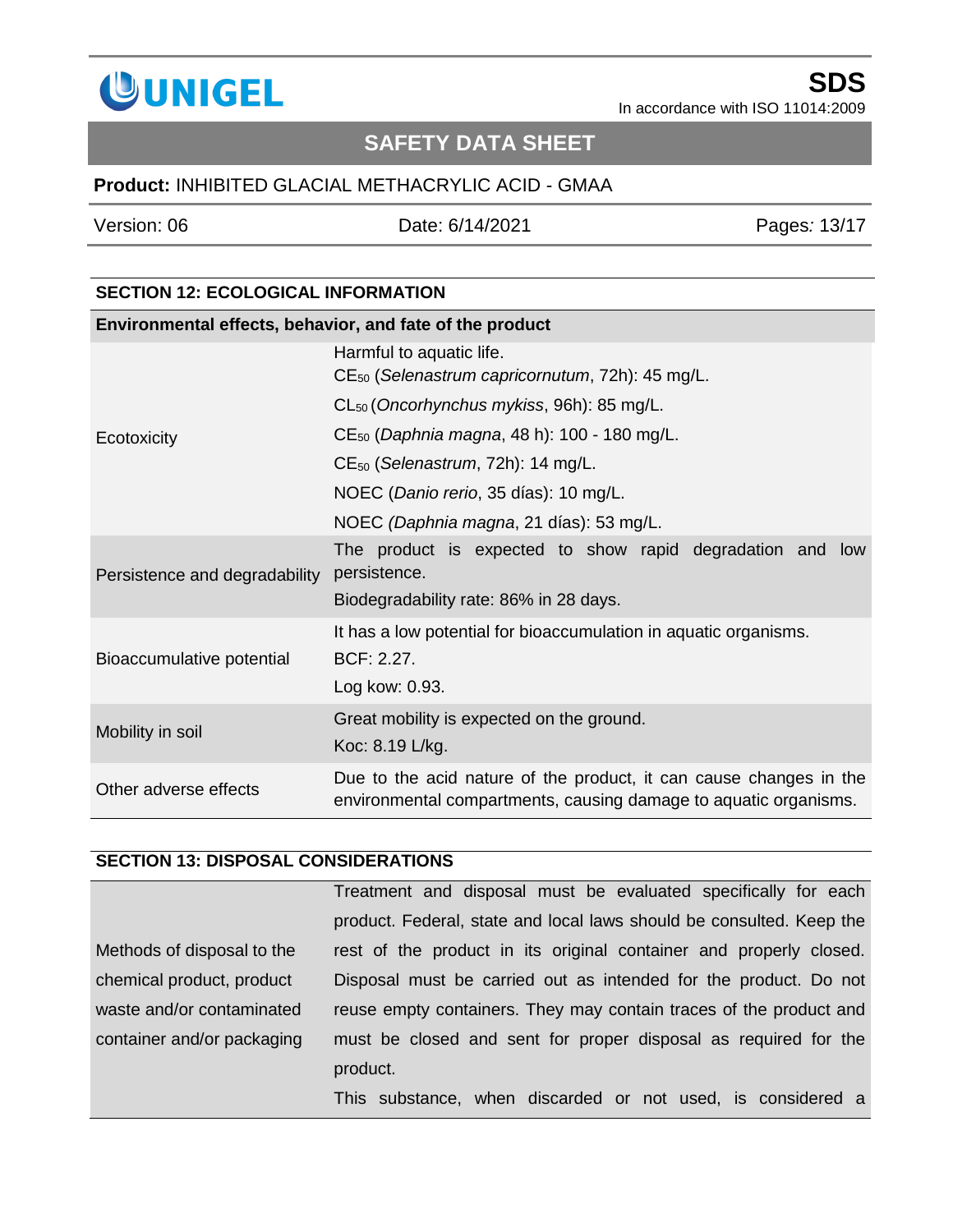

## **SAFETY DATA SHEET**

### **Product:** INHIBITED GLACIAL METHACRYLIC ACID - GMAA

| Version: 06 | Date: 6/14/2021 | Pages: 14/17 |
|-------------|-----------------|--------------|
|             |                 |              |

hazardous waste under federal regulations. Methacrylic acid is considered highly toxic. Disposal should only be carried out in incineration plants or industrial landfills in accordance with local legislation. Chemical additions, processing, or any other alteration of this material may result in incomplete, inaccurate, or inappropriate waste management information.

| SECTION 14: TRANSPORT INFORMATION |                                                         |  |
|-----------------------------------|---------------------------------------------------------|--|
| <b>International regulations</b>  |                                                         |  |
|                                   | UN - "United Nations"                                   |  |
| Land                              | Recommendations on the TRANSPORT OF DANGEROUS GOODS.    |  |
|                                   | <b>Model Regulations</b>                                |  |
| <b>UN</b> number                  | 2531                                                    |  |
| UN proper shipping name           | METHACRYLIC ACID, STABILIZED                            |  |
| Transport hazard class(es)        | 8                                                       |  |
| Subsidiary risk                   | N.A.                                                    |  |
| Packing group                     | $\mathbf{II}$                                           |  |
| Sea                               | IMO - International Maritime Organization               |  |
|                                   | International Maritime Dangerous Goods Code (IMDG Code) |  |
| <b>UN</b> number                  | 2531                                                    |  |
| UN proper shipping name           | METHACRYLIC ACID, STABILIZED                            |  |
| Transport hazard class(es)        | 8                                                       |  |
| Subsidiary risk                   | N.A.                                                    |  |
| Packing group                     | $\mathbf{II}$                                           |  |
| <b>Environmental hazards</b>      | The product is not considered a marine pollutant.       |  |
| <b>EmS</b>                        | F-A, S-B.                                               |  |
| Air                               | IATA - International Air Transport Association          |  |

#### **SECTION 14: TRANSPORT INFORMATION**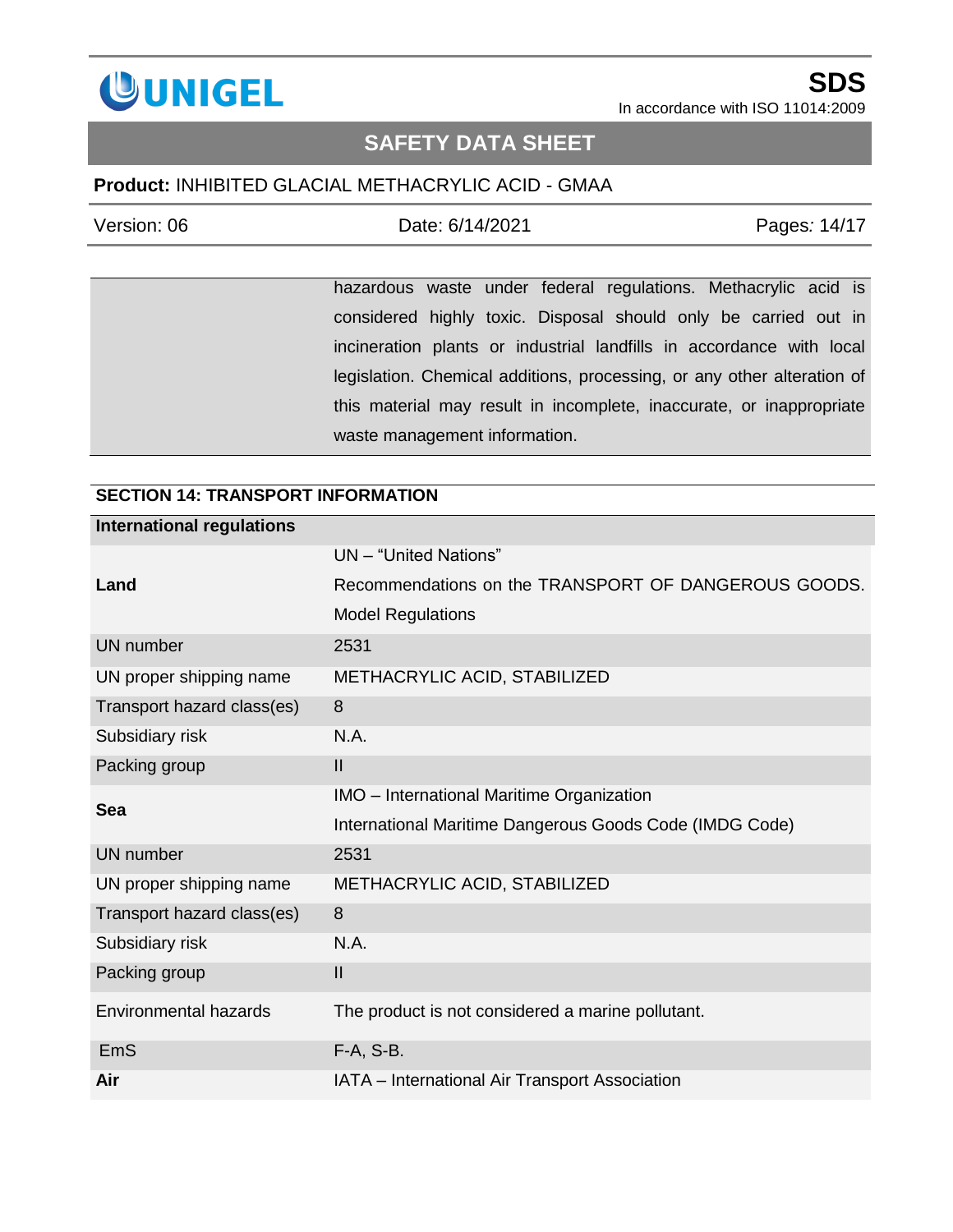

## **SAFETY DATA SHEET**

### **Product:** INHIBITED GLACIAL METHACRYLIC ACID - GMAA

| Version: 06                    | Date: 6/14/2021                                                          | Pages: 15/17 |
|--------------------------------|--------------------------------------------------------------------------|--------------|
|                                |                                                                          |              |
|                                | Dangerous Goods Regulation (DGR)                                         |              |
| UN number                      | 2531                                                                     |              |
| UN proper shipping name        | METHACRYLIC ACID, STABILIZED                                             |              |
| Transport hazard class(es)     | 8                                                                        |              |
| Packing group                  | $\mathbf{I}$                                                             |              |
|                                | Consult regulations:                                                     |              |
|                                | - International Maritime Organization. MARPOL: Articles, protocols,      |              |
|                                | annexes, unified interpretations of the International Convention for the |              |
| Transport in bulk according to | Prevention of Pollution from Ships, 1973, as modified by the Protocol    |              |
| MARPOL 73/78, Annex II,        | of 1978 relating thereto, consolidated edition. IMO, London, 2006;       |              |
| and the IBC Code               | - International Maritime Organization. IBC code: International code for  |              |
|                                | the construction and equipment of shipping carrying dangerous            |              |
|                                | chemicals in bulk: With Standards and guidelines relevant to the         |              |
|                                | code. IMO, London, 2007.                                                 |              |
| Special precautions            | There is no need of special precautions.                                 |              |

#### **SECTION 15: REGULATORY INFORMATION**

Convention concerning Safety in the use of Chemicals at Work (Convention 170) - International Labour Organization, 1990.

International Organization for Standardization - ISO 11014:2009.

### **SECTION 16: OTHER INFORMATION**

This SDS was prepared based on current knowledge about the proper product handling and under normal conditions of use, in accordance with the application specified on the packaging. Any other use of the product involving their combination with other materials, and use various forms of those indicated, are the responsibility of the user. Warns that the handling of any chemical substance requires the prior knowledge of its hazards for the user. In the workplace it is for the user company's product promotes training of its collaborators about the possible risks arising from exposure to the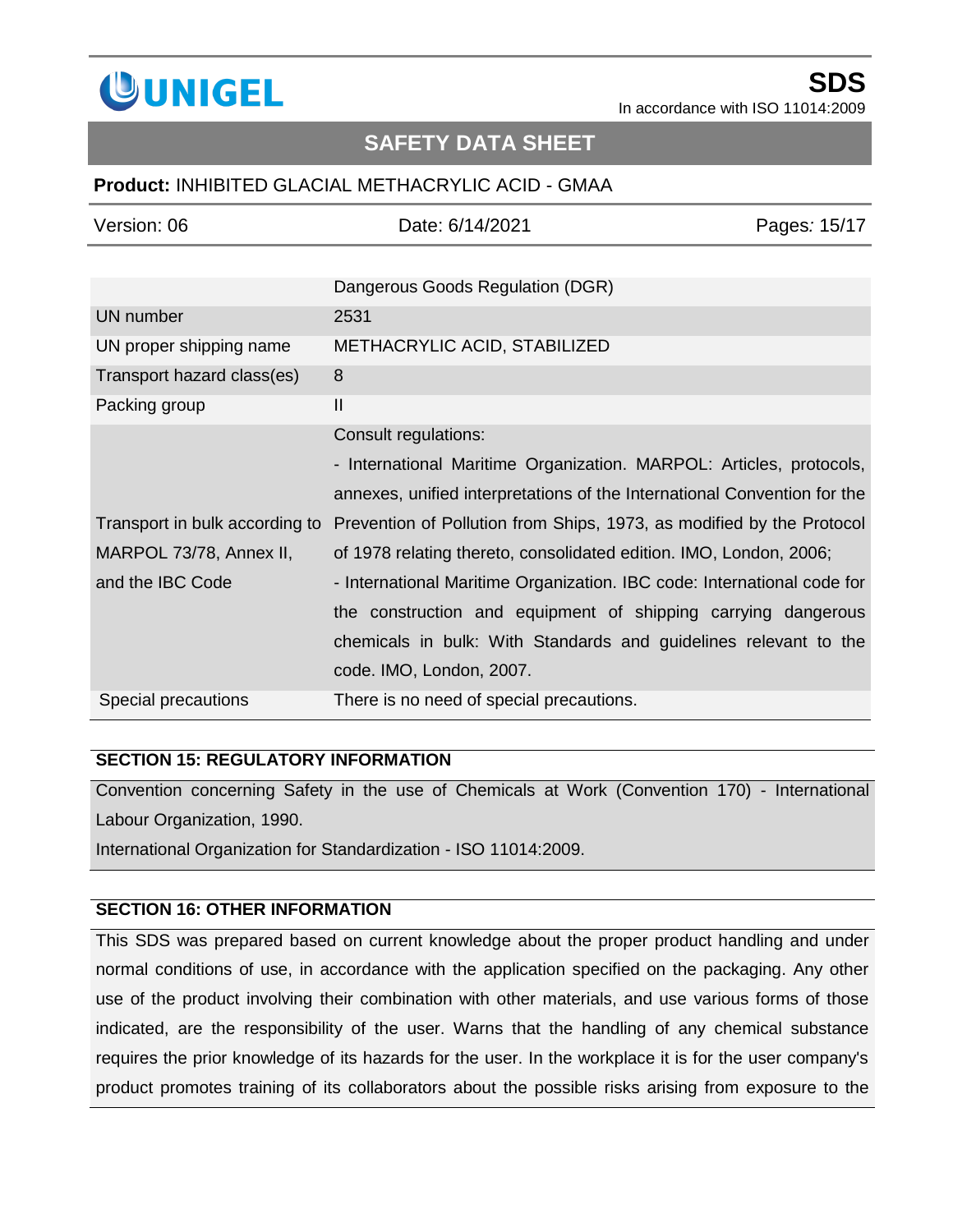

## **SAFETY DATA SHEET**

### **Product:** INHIBITED GLACIAL METHACRYLIC ACID - GMAA

Version: 06 Date: 6/14/2021 Pages*:* 16/17

chemical.

SDS elaborated June 2021.

#### **Abbreviations:**

- **ACGIH**  American Conference of Governmental Industrial Hygienists
- **AIHA –** American Industrial Hygiene Association
- **BCF –** Bioconcentration Factor
- **CAS –** Chemical Abstracts Service
- **LC<sup>50</sup> –** Lethal Concentration 50%
- **LD<sup>50</sup> –** Lethal Dose 50%
- **ERPG**  Emergency Response Planning Guidelines
- **LEL** Lower Explosive Limit
- **UEL** Upper Explosive Limit
- **NIOSH** [National Institute of Occupational Safety and Health](http://www.niosh.com.my/)
- **OSHA** Occupational Safety & Health Administration
- **PEL** Permissible Exposure Limit
- **REL** Recommended Exposure Limit
- **STEL**  Short Term Exposure Limit
- **TLV –** Threshold Limit Value
- **TWA –** Time Weighted Average

#### **Bibliographic references:**

ACGIH. AMERICAN CONFERENCE OF GOVERNMENTAL INDUSTRIALS HYGIENISTS. TLVs® and BEIs®: Based on the Documentation of the Threshold Limit Values (TLVs®) for Chemical Substances and Physical Agents & Biological Exposure Indices (BEIs®). Cincinnati-USA, 2021.

ECHA. EUROPEAN CHEMICAL AGENCY. Disponível em: <https://echa.europa.eu/>. Available in: